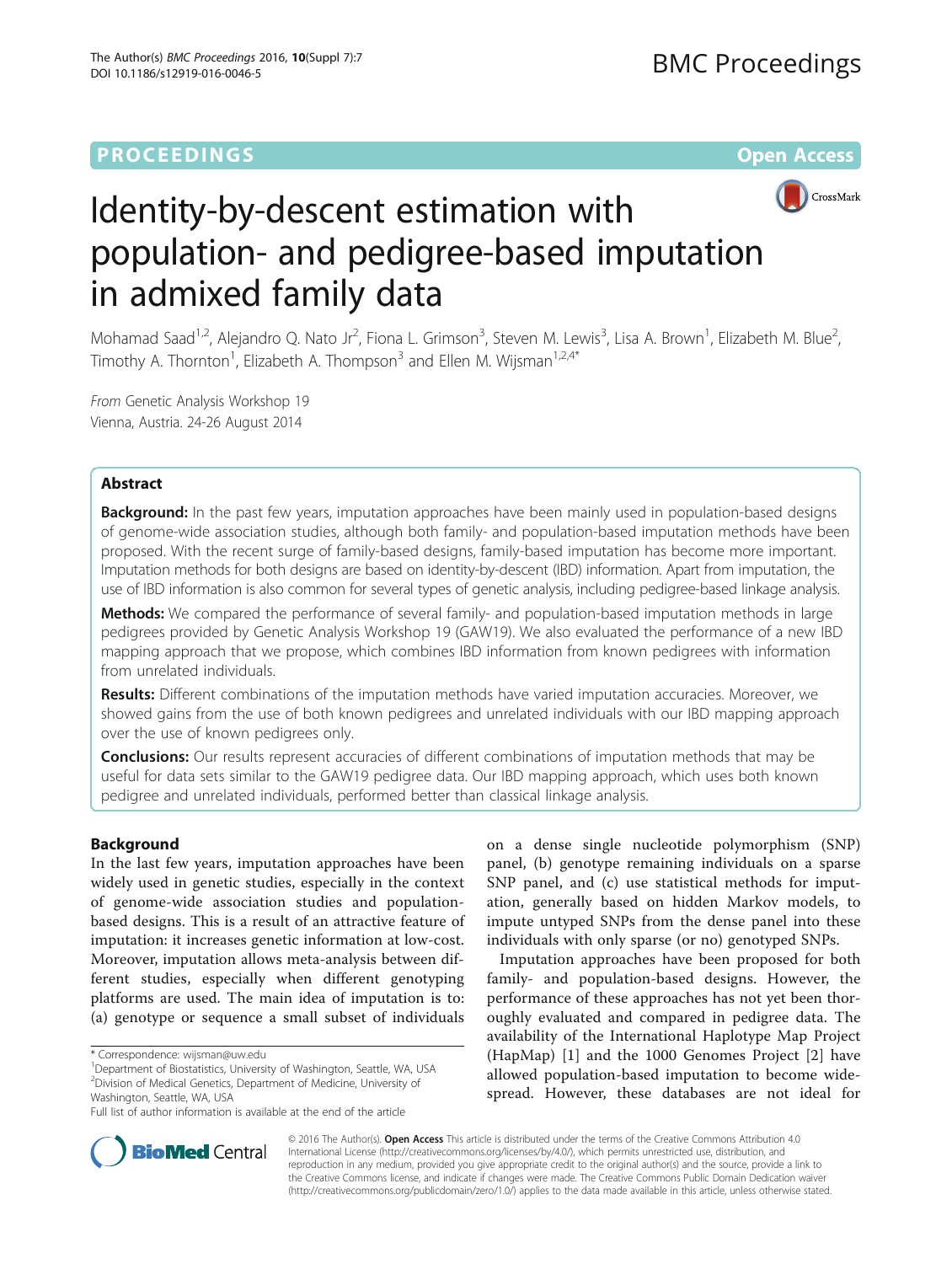family-based imputation methods, which require that the dense SNP panel individuals be selected from pedigrees. In addition, imputation approaches for large pedigrees are more challenging, and only quite recently has an approach been proposed and implemented in the program called Genotype Imputation Given Inheritance (GIGI) [[3\]](#page-5-0) that is able to efficiently handle large pedigrees and accurately impute rare variants. The search for rare risk variants has made imputation in familybased designs more important, because of enrichment of such variants in relatively large pedigrees [[4\]](#page-5-0) since linkage analysis may be powerful for initiating rare variant identification. An attractive study design is to (a) perform linkage analysis, (b) perform imputation in the region(s) with linkage signals, and (c) perform association analysis on the imputation data in these regions. It is well-established that larger pedigrees are advantageous for this linkage analysis component.

Identity-by-descent (IBD) underpins both linkage analysis and imputation. For linkage analysis, once IBD has been determined, the pedigree structure is no longer needed for subsequent computations. For imputation, IBD within pedigrees or (ancestrally) across individuals is used as a source of correlation between individuals for family- and population-based imputation.

In this study, we evaluated and compared the performance of several family- and population-based imputation approaches in the Mexican American pedigree data provided by Genetic Analysis Workshop 19 (GAW19). We also evaluated the effect on imputation accuracy of the number of selected individuals for sequencing and the way they were selected, randomly or by tailored selection with GIGI-Pick [[5\]](#page-5-0). In addition, we evaluated the performance of a new IBD mapping approach that we propose, which combines IBD information inferred (a) using a sparse SNP panel from known pedigrees, and (b) using a dense SNP panel from unrelated individuals across pedigrees.

## Methods

## Data

All our analyses used chromosome 3. For populationbased imputation, we used the whole genome sequence data on the 464 sequenced individuals in a region of 2.5 Mbp (Marker Set 1 [MS-1]; Table 1). These individuals belong to 16 pedigrees. For the purpose of IBD

Table 1 Marker sets

|        | <b>SNPs</b> | Marker sets Number of Relevant information          |
|--------|-------------|-----------------------------------------------------|
| $MS-1$ | ~15,000     | chr 3: 46,750 Kbp-49,250 Kbp                        |
| $MS-2$ | 351         | Mean spacing $\sim 0.64$ cM; in linkage equilibrium |
| $MS-3$ | 48.892      | MAF > 0.05; genotype completion > 99 %              |

chr chromosome, MAF minor allele frequency

estimation within pedigrees, required for pedigreebased imputation, we used a set of 351 well-spaced SNPs (Marker Set 2 [MS-2]; Table 1) extracted from the SNP data of all genotyped individuals in these 16 pedigrees. Physical positions were converted to meiotic map positions (cM) by reference to the Rutgers map [[6](#page-5-0)], and converted to positions based on the Haldane map function. For IBD mapping analysis based on a meiotic map, with the knowledge of the trait simulation model provided in the "Answers" file obtained with the data, MS-2 was used to compute IBD within pedigrees. We focused the IBD mapping analysis on 7 pedigrees (Pedigrees 05, 06, 07, 08, 10, 21, 25; total number of 529 individuals) that showed high levels of relatedness on the basis of Genetic Analysis Workshop 18 analysis [[7\]](#page-5-0). We selected 17 pairs of individuals (21 distinct individuals) who had shown high levels of pairwise kinship and were not related by the pedigree information. For these 21 cryptically related individuals, we used Marker Set 3 (MS-3) (Table 1) to infer IBD among "unrelated" individuals.

## Selection of dense SNP panel individuals for imputation

Among the 464 sequenced individuals, we chose to include 100 or 200 of them as if genotyped on the dense SNP panel. In proportion to the number of sequenced individuals in each pedigree, we selected individuals following 2 strategies: (a) random selection or (b) via GIGI-Pick (a method to help with informative choices) [[5\]](#page-5-0). For GIGI-Pick, we used the genome-wide coverage option, which selects subjects based on the pedigree structure. In the group of the remaining 264 or 364 individuals, we extracted genotypes of SNPs present in the SNP chip of our region of interest  $(\sim 700 \text{ SNPs})$ , to form the set of sparse SNP panel individual data set.

#### Population-based imputation

We performed 2-step imputation, with pre-phasing of markers in the first step, and imputation in the second step. The pre-phasing algorithms/programs we used were: BEAGLE [\[8](#page-5-0)], IMPUTE2 [[9\]](#page-6-0), MaCH [[10\]](#page-6-0), and SHAPEIT [\[11](#page-6-0)]. For SHAPEIT, we used 2 types of phasing. The first accounts for some pedigree structure information (called here SHAPEITped) while the second ignores the pedigree structure (SHAPEIT). Using the obtained phased genotypes, we performed imputation using the following algorithms/programs: BEAGLE, IMPUTE2, MaCH, minimac, and MaCHAdmix [\[12](#page-6-0)]. We implemented the following combinations of 2-step imputation (Pre-phasing–Imputation):

 BEAGLE–BEAGLE, SHAPEIT–BEAGLE, and SHAPEITped–BEAGLE;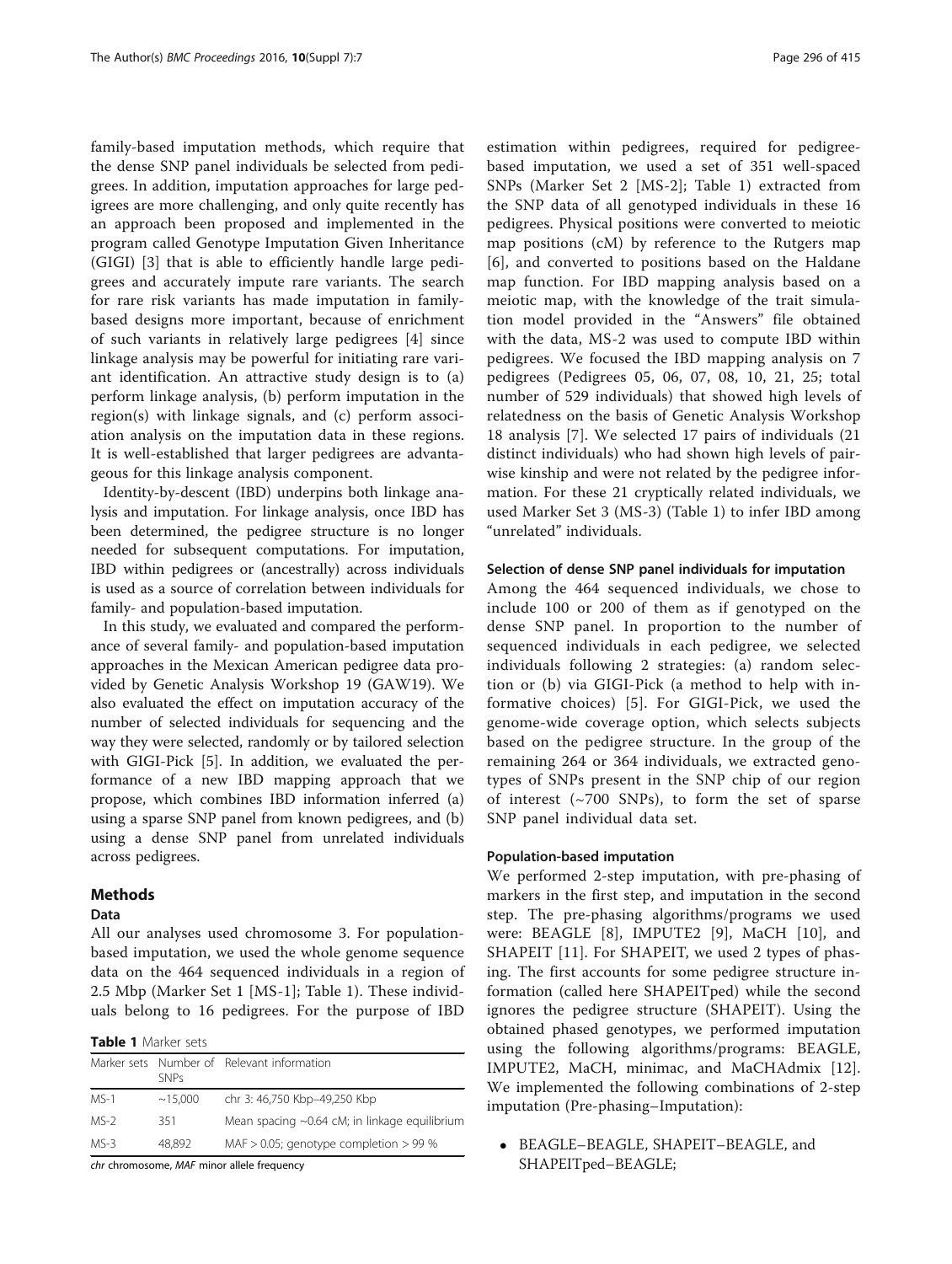- MaCH–MaCH, MaCH–minimac, SHAPEIT– minimac, and SHAPEITped–minimac;
- MaCH–MaCHAdmix, SHAPEIT–MaCHAdmix, and SHAPEITped–MaCHAdmix;
- IMPUTE2–IMPUTE2, SHAPEIT–IMPUTE2, and SHAPEITped–IMPUTE2.

#### Family-based imputation

We performed pedigree-based imputation using GIGI [[3\]](#page-5-0). This method uses inheritance vector (IV) realizations, reflecting the IBD flow in pedigrees, estimated on the sparse SNP panel (MS-2) for all individuals. The MORGAN/gl\_auto program [[13](#page-6-0)] was used to obtain these IV realizations. Based on these IV realizations, the dense SNP panel, the meiotic map, the allele frequencies of the dense SNPs, and the pedigree structure, GIGI infers the missing genotypes at untyped SNPs. Note that the first step (IBD estimation) is equivalent to the prephasing step used by population-based approaches.

## Combining family- and population-based imputation

We also combined imputation obtained by GIGI and population-based approaches via a flexible framework described elsewhere [[14\]](#page-6-0). We compared 3 versions: (a) GIGI + SHAPEITped–BEAGLE, (b) GIGI + SHAPEITped–IMPUTE2, and (c) GIGI + SHAPEITped–minimac. As a metric of imputation accuracy, we calculated 2 mean correlation measures for all of the versions described above: (a)  $\rho_1$  = sum of correlation/total number of imputed SNPs (given minor allele frequency, MAF, in imputed data  $>$  0), and (b)  $\rho_2$  = sum of correlation/total number of imputed SNPs in the reference panel (given MAF in reference panel data > 0). Correlation was computed for each SNP between the true and the imputed genotypes in the sparse SNP panel individuals, and then averaged across all imputed SNPs. As a metric of imputation accuracy, the use of correlation, which implicitly adjusts for the MAF of SNPs, is better than the use of concordance, which gives misleading results for rare variants. Other existing measures could also be used but there is no clear consensus in the literature of which performs best in all situations. In any case, our aim was to compare the accuracy between approaches and not to evaluate the accuracy per se for each approach. In this case, the correlation measure provides the necessary information for this comparison for both rare and common variants.

## IBD-mapping analysis

We used a set of 1000 IBD graphs [\[15](#page-6-0), [16](#page-6-0)] that had been realized on the 7 pedigrees by the MORGAN/gl\_auto program using the MS-2 subset of SNPs. Using the MORGAN/ibd\_haplo program and MS-3, we found that many of the 17 pairs of individuals share IBD in the

range 50 to 75 cM on chromosome 3, and that all pairs gave a strong signal of IBD at 69 cM. To infer IBD between the cryptically related individuals, we used a new program, ibd\_stitch [\[17\]](#page-6-0), which permits jointlyconsistent location-specific IBD to be inferred among multiple individuals. Using ibd\_stitch, 1000 IBD graphs in compact format [[17\]](#page-6-0) were realized jointly on the 21 distinct individuals. We wrote new R code to merge the joint 21-individual IBD graphs on the cryptically related individuals, with the IBD graphs on the 7 pedigrees. The merging was done in 2 groups (pedigrees 05, 06, 21, 25 and 10, 08, 07), which were chosen so that the merged graph had 2 components with an approximately equal number of individuals, with no cryptically related pairs linking the two groups. The merging was performed at the 351 MS-2 SNP positions to give 1000 IBD graphs on the combined set of 529 individuals. These merged graphs thus included location-specific between-family IBD in addition to the pedigree IBD. Given IBD graphs realized conditional on SNP data, logarithm of the odds (LOD) scores can be computed without further reference to the pedigree structures or SNP data [\[15\]](#page-6-0). Additionally, the MORGAN/gl\_lods program uses equivalence of IBD graphs across realizations and across locations [[16\]](#page-6-0), to ensure that each distinct LOD score contribution is computed once only.

We used the 200 simulated traits of diastolic blood pressure (DBP) with a causal gene (MAP4) at 69 cM (47,892,180 to 48,130,769 bp) on chromosome 3. Trait data were preadjusted for age, sex, and current use of antihypertensive medications, and we used a trait model previously developed [\[7\]](#page-5-0) for this gene (quantitative trait locus model with parameters defined by the SNP with the biggest contribution to the simulated trait variance). Using the MORGAN/gl\_lods program, we computed LOD scores at the MS-2 SNP positions, for all 200 traits, on each of the 7 component families and on the merged IBD graphs that included the between-family IBD. We can thus compare the LOD scores calculated from the IBD graphs containing pedigree data only, with the IBD graphs of merged pedigree and population IBD.

## Results

#### Imputation accuracy

Our results for several MAF bins were: rare variants ∈  $(0,0.01]$ , uncommon variants  $\in (0.01,0.15]$ , and common variants  $\in$  (0.15,0.5]. Table [2](#page-3-0) shows that the prephasing algorithm has great influence on the imputation accuracy for every MAF bin. The use of the SHAPEITped algorithm gave the best imputation performance for every imputation algorithm used, and for every MAF bin. For example, in the case of rare variants, when we used BEAGLE for imputation, the mean correlation  $(\rho_1)$ increased by 0.07 when SHAPEITped was used for pre-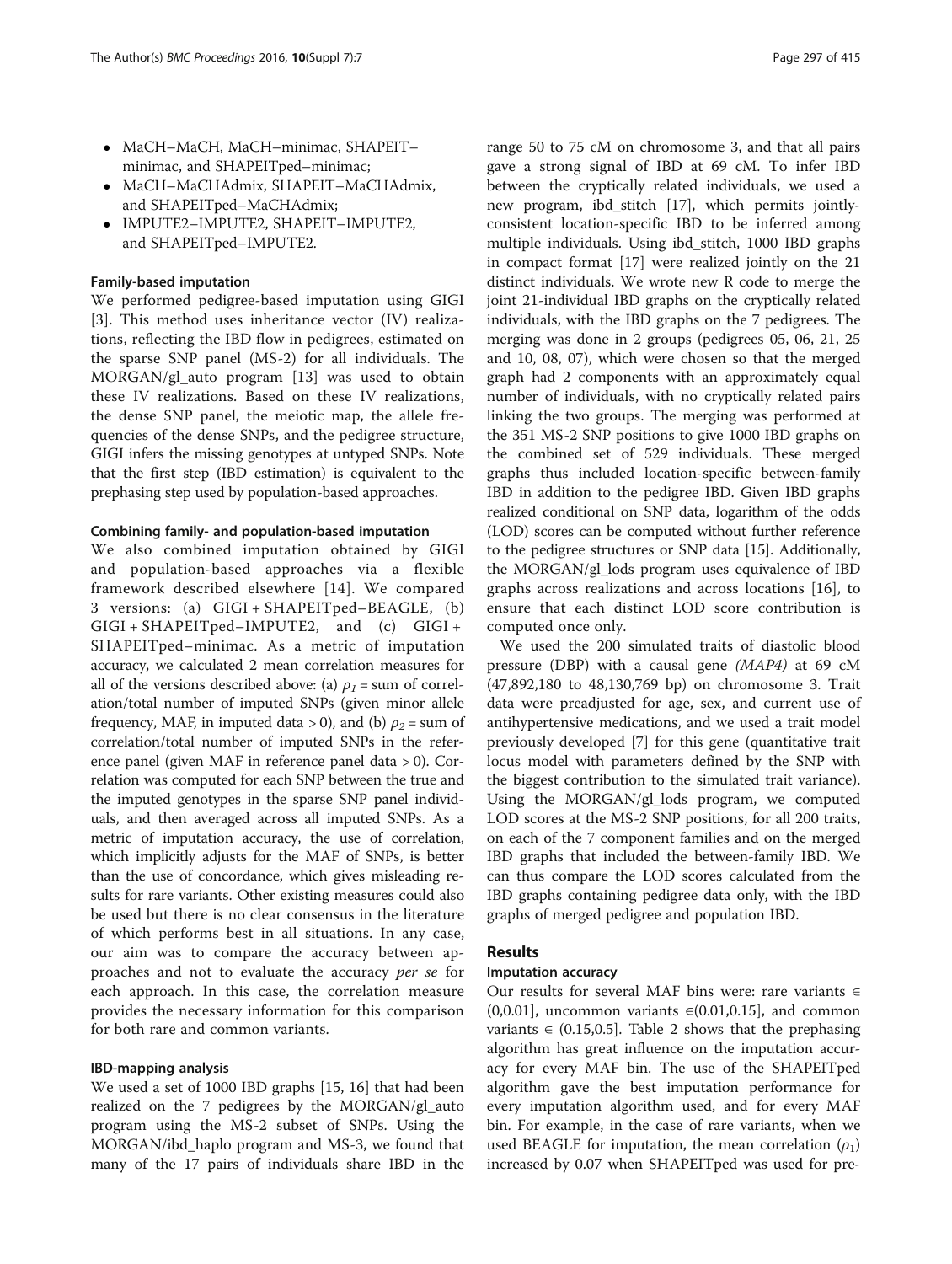|                           | $(0-0.01)$ : #SNPs = 4604 SNPs |          |          | $(0.01 - 0.15)$ : #SNPs = 1765 SNPs |          |          | $(0.15-0.5)$ : #SNPs = 979 SNPs |          |          |
|---------------------------|--------------------------------|----------|----------|-------------------------------------|----------|----------|---------------------------------|----------|----------|
| Imputation approaches     | #SNPe                          | $\rho_1$ | $\rho_2$ | #SNPe                               | $\rho_1$ | $\rho_2$ | #SNPe                           | $\rho_1$ | $\rho_2$ |
| <b>BEAGLE-BEAGLE</b>      | 4325                           | 0.209    | 0.196    | 1673                                | 0.587    | 0.556    | 976                             | 0.897    | 0.895    |
| SHAPEITped-BEAGLE         | 4554                           | 0.270    | 0.267    | 1763                                | 0.730    | 0.729    | 979                             | 0.978    | 0.978    |
| MaCH-MaCH                 | 4388                           | 0.332    | 0.316    | 1755                                | 0.595    | 0.591    | 979                             | 0.801    | 0.801    |
| MaCH-minimac              | 4523                           | 0.460    | 0.452    | 1763                                | 0.706    | 0.706    | 979                             | 0.910    | 0.910    |
| SHAPEITped-minimac        | 4507                           | 0.642    | 0.629    | 1765                                | 0.894    | 0.894    | 979                             | 0.985    | 0.985    |
| MaCH-MaCHAdmix            | 4340                           | 0.420    | 0.396    | 1754                                | 0.687    | 0.683    | 979                             | 0.896    | 0.896    |
| SHAPEITped-MaCHAdmix      | 4352                           | 0.527    | 0.498    | 1760                                | 0.773    | 0.770    | 979                             | 0.904    | 0.904    |
| GIGI                      | 3763                           | 0.610    | 0.498    | 1719                                | 0.557    | 0.542    | 979                             | 0.581    | 0.581    |
| IMPUTE2-IMPUTE2           | 4230                           | 0.370    | 0.340    | 1735                                | 0.660    | 0.649    | 978                             | 0.898    | 0.897    |
| SHAPEITped-IMPUTE2        | 4401                           | 0.485    | 0.464    | 1741                                | 0.713    | 0.703    | 979                             | 0.923    | 0.923    |
| GIGI + SHAPEITped-BEAGLE  | 4507                           | 0.643    | 0.630    | 1764                                | 0.790    | 0.789    | 979                             | 0.972    | 0.972    |
| GIGI + SHAPEITped-minimac | 4507                           | 0.693    | 0.678    | 1764                                | 0.860    | 0.860    | 979                             | 0.980    | 0.980    |
| GIGI + SHAPEITped-IMPUTE2 | 4491                           | 0.635    | 0.619    | 1746                                | 0.740    | 0.732    | 979                             | 0.876    | 0.876    |

<span id="page-3-0"></span>Table 2 Random selection of 200 reference/dense SNP panel individuals

#SNPs is the total number of SNPs in the reference panel; #SNPe is the number of imputed SNPs as polymorphic;  $ρ₁$  is the mean correlation of all SNPs: sum(correlation)/#SNPe;  $\rho_2$  = sum(correlation)/#SNPs

phasing rather than BEAGLE. The increase is even more striking  $(-0.18)$  for the imputation using minimac and the pre-phasing using SHAPEITped rather than MaCH. Accounting for the pedigree structure information during pre-phasing (SHAPEITped) showed a slight but consistently better imputation accuracy for all approaches and MAF bins (increase of  $\sim 0.02$ ; results not shown).

Interestingly, SHAPEITped–minimac outperformed all other population-based approaches for all MAF bins. This great performance increase was more striking for rare variants, where GIGI was also outperformed, slightly, by approximately 0.02. For this bin of MAF, BEAGLE–BEAGLE was the worst. Note that all population-based approaches performed similarly for common variants. Moreover, as expected, these approaches improved with increasing MAF, unlike GIGI whose performance slightly decreased. In these admixed pedigrees, our results also showed that MaCH–Admix (which allows for admixture), is better than MaCH– MaCH (does not allow for admixture) for rare and uncommon variants, where the difference of imputation accuracy was approximately 0.1. For common variants, both approaches led to similar results. This result stresses the need, in such data, of using imputation programs that allow for admixture in order to improve imputation accuracy.

Surprisingly, MaCH–minimac consistently outperformed MaCH–MaCH. Despite the claim that minimac and MaCH use same imputation algorithms, our results suggest otherwise, and that minimac's undocumented algorithm may be better. To investigate this result and to determine if the difference might be a result of possible bias in calling the sequence data (eg, if

sequence calling was performed using part of the minimac algorithm), we simulated sequence data on the same GAW19 pedigrees but used European ancestry data. We performed analysis with MaCH–MaCH, MaCH–minimac, SHAPEITped–minimac, and GIGI. Interestingly, GIGI performed better than all approaches for rare variants on these data ( $\rho_1 = 0.23, 0.27$ , 0.39, and 0.54, respectively). In addition, MaCH–minimac performed better than MaCH–MaCH, which means that minimac's imputation algorithm still may be better than the one used in MaCH. The underperformance of GIGI in the GAW19 data for rare variants, and possibly also the common variants, might be the result of using an admixed population. In fact, when GIGI is not able to impute genotypes using pedigree information, it draws them from the pre-specified population MAF. If these frequencies are inaccurate, resulting poor imputation is likely.

In the GAW19 Mexican American pedigrees, there are different amounts of admixture across pedigrees, suggesting the need for using pedigree-specific allele frequencies to improve GIGI's imputation. To investigate this, we explored GIGI's accuracy per pedigree depending on the admixture level estimated in Blue et al. [\[18\]](#page-6-0). However, we did not observe any correlation between admixture in pedigrees and GIGI's accuracy (results not shown). Another possible explanation is that undetected Mendelian consistent errors, which were not in the simulated genotype data, could have led to poor IV estimation and hence poor imputation performance.

We also applied our framework to combine familyand population-based imputation data. We combined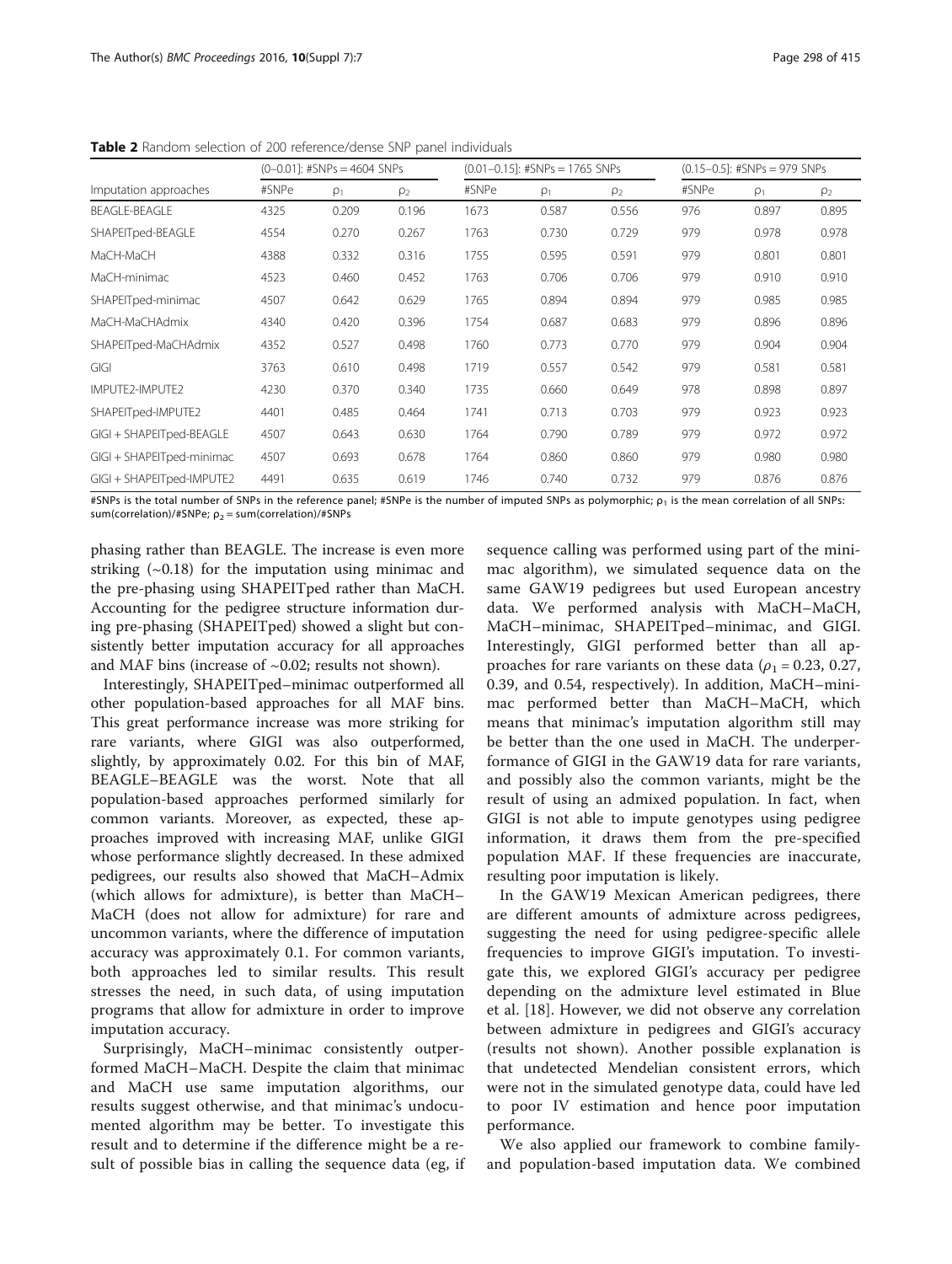imputation results from GIGI and three 2-step populationbased imputation approaches: (a) SHAPEITped–BEAGLE, (b) SHAPEITped–minimac, and (c) SHAPEITped– IMPUTE2. Overall, we show a slight improvement in imputation accuracy from using the combined data, for rare and uncommon variants, but less for common variants. This trend could be seen by the 2 correlation measures, but especially by  $\rho_2$ . This measure reflects the total amount of imputation information we can glean from the 2 different sources of correlation in the data. In addition, combining both population- and pedigree-based approaches resulted in an increase in the number of imputed SNPs that are polymorphic in the sample.

## Influence of GIGI-Pick

The selection of reference panel individuals using GIGI-Pick showed a slight increase in imputation accuracy compared to random selection, for the subset of approaches we used (Fig. 1). For all MAF bins, MaCH– minimac improved the most through use of GIGI-Pick. GIGI also improved consistently across MAF bins, especially for rare variants where it previously was shown to perform well [\[3\]](#page-5-0). Also, as shown in Fig. 1, we observed relatively better imputation accuracy with GIGI using smaller numbers of reference panel individuals across all MAF bins. An explanation for this better accuracy might be a decrease of Mendelian consistent errors when fewer reference panels are used. For population-

based imputation, as expected, accuracy was better for higher numbers of reference panel individuals for rare and uncommon variant bins. However, accuracy was worse for common variants. This is likely explained by the decrease of phasing performance in the sparse panel individual data set when its size decreases.

## IBD mapping analysis

Figure [2](#page-5-0) shows the results of the LOD score analyses with the pedigree only and the merged population and pedigree IBD. For the unmerged IBD, there were no strong linkage signals (average LOD score is slightly higher than 1). Interestingly, adding the additional IBD inferred between the pedigrees with the merging process resulted in a much stronger linkage signal in the trait region from 50 to 75 cM where the average LOD score exceeds 3. The results show that significant extra information can be gained by merging IBD inferred jointly from denser MS-3 SNPs among more remotely related individuals with that inferred in known pedigrees using sparse MS-2SNPs.

## Discussion and conclusions

We compared the performance of several imputation approaches in pedigree data provided by GAW19 organizers. Also, we proposed and evaluated the performance of a new IBD mapping approach that combines IBD information from both unrelated and related individuals, by pedigrees, in order to identify genes

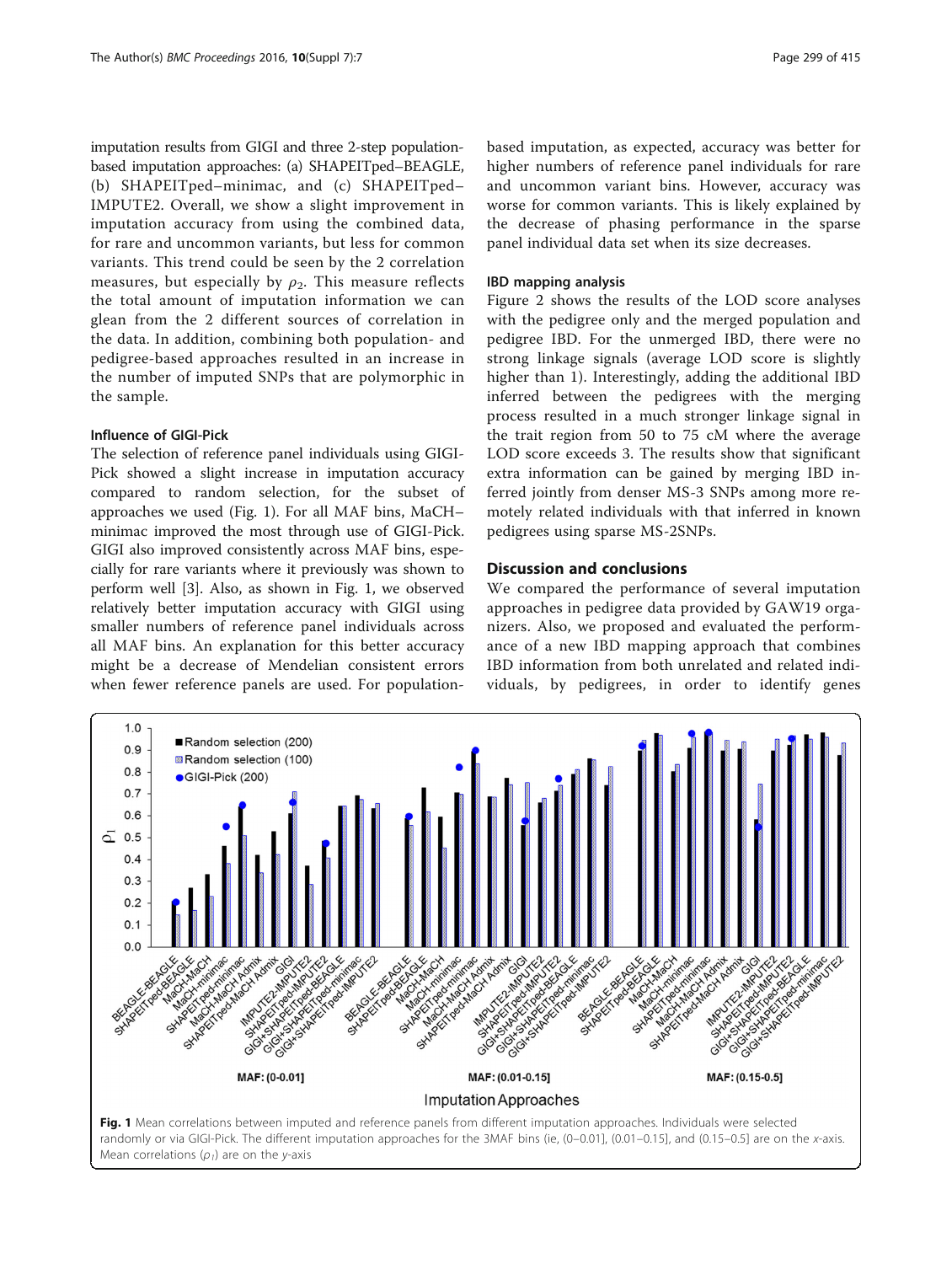<span id="page-5-0"></span>

implicated in complex traits. We showed that using the SHAPEIT program for pre-phasing, with its option that handles pedigree structure, along with the imputation program minimac, led to the best imputation performance for both rare and common variants. This population-based imputation approach outperformed GIGI (a family-based imputation method) not only for common variants but also for rare variants. This result was not expected for rare variants, and might be specific to this admixed data set as indicated by our results from simulated sequence data derived from European samples. Beside this specific result, most of the remaining results observed in GAW19 data were generally consistent with what we observed in our earlier simulations, which makes the results generalizable. On the other hand, our new IBD mapping approach shows promise, as it appeared to perform better than classic linkage analysis that uses only known related individuals in pedigrees.

#### Acknowledgements

This research was supported by the National Institutes of Health (NIH) grants AG040184, AG005136, AG039700, AG049507, GM046255, and MH094293. The Genetic Analysis Workshops are supported by NIH grant GM031575.

#### **Declarations**

This article has been published as part of BMC Proceedings Volume 10 Supplement 7, 2016: Genetic Analysis Workshop 19: Sequence, Blood Pressure and Expression Data. Summary articles. The full contents of the supplement are available online at [http://bmcproc.biomedcentral.com/](http://bmcproc.biomedcentral.com/articles/supplements/volume-10-supplement-7) [articles/supplements/volume-10-supplement-7.](http://bmcproc.biomedcentral.com/articles/supplements/volume-10-supplement-7) Publication of the proceedings of Genetic Analysis Workshop 19 was supported by National Institutes of Health grant R01 GM031575.

#### Authors' contributions

All authors participated in study design and analysis. MS, AQN, FLG, EAT, and EMW drafted the manuscript, and all authors edited and approved the final manuscript.

#### Competing interests

The authors declare that they have no competing interests.

#### Author details

<sup>1</sup>Department of Biostatistics, University of Washington, Seattle, WA, USA 2 Division of Medical Genetics, Department of Medicine, University of Washington, Seattle, WA, USA. <sup>3</sup>Department of Statistics, University of Washington, Seattle, WA, USA. <sup>4</sup>Department of Genome Sciences, University of Washington, Seattle, WA, USA.

### Published: 18 October 2016

#### References

- 1. 1000 Genomes Project Consortium, Altshuler DM, Durbin RM, Abecasis GR, Bentley DR, Chakravarti A, et al. An integrated map of genetic variation from 1,092 human genomes. Nature. 2012;491(7422):56–65.
- 2. International HapMap Consortium, Frazer KA, Ballinger DG, Cox DR, Hinds DA, Stuve LL, et al. A second generation human haplotype map of over 3.1 million SNPs. Nature. 2007;449(7164):851–61.
- 3. Cheung CY, Thompson EA, Wijsman EM. GIGI: an approach to effective imputation of dense genotypes on large pedigrees. Am J Hum Genet. 2013; 92(4):504–16.
- 4. Wijsman EM. The role of large pedigrees in an era of high-throughput sequencing. Hum Genet. 2012;131(10):1555–63.
- 5. Cheung CYK, Marchani E, Wijsman EM. A statistical framework to guide sequencing choices in pedigrees. Am J Hum Genet. 2014;94(2):257–67.
- 6. Matise TC, Chen F, Chen W, De La Vega FM, Hansen M, He C, et al. A second-generation combined linkage physical map of the human genome. Genome Res. 2007;17(12):1783–6.
- 7. Blue E, Cheung C, Glazner C, Conomos M, Lewis S, Sverdlov S, et al. Identityby-descent graphs offer a flexible framework for imputation and both linkage and association analyses. BMC Proc. 2014;8 Suppl 1:S19.
- 8. Browning BL, Browning SR. A unified approach to genotype imputation and haplotype-phase inference for large data sets of trios and unrelated individuals. Am J Hum Genet. 2009;84(2):210–23.